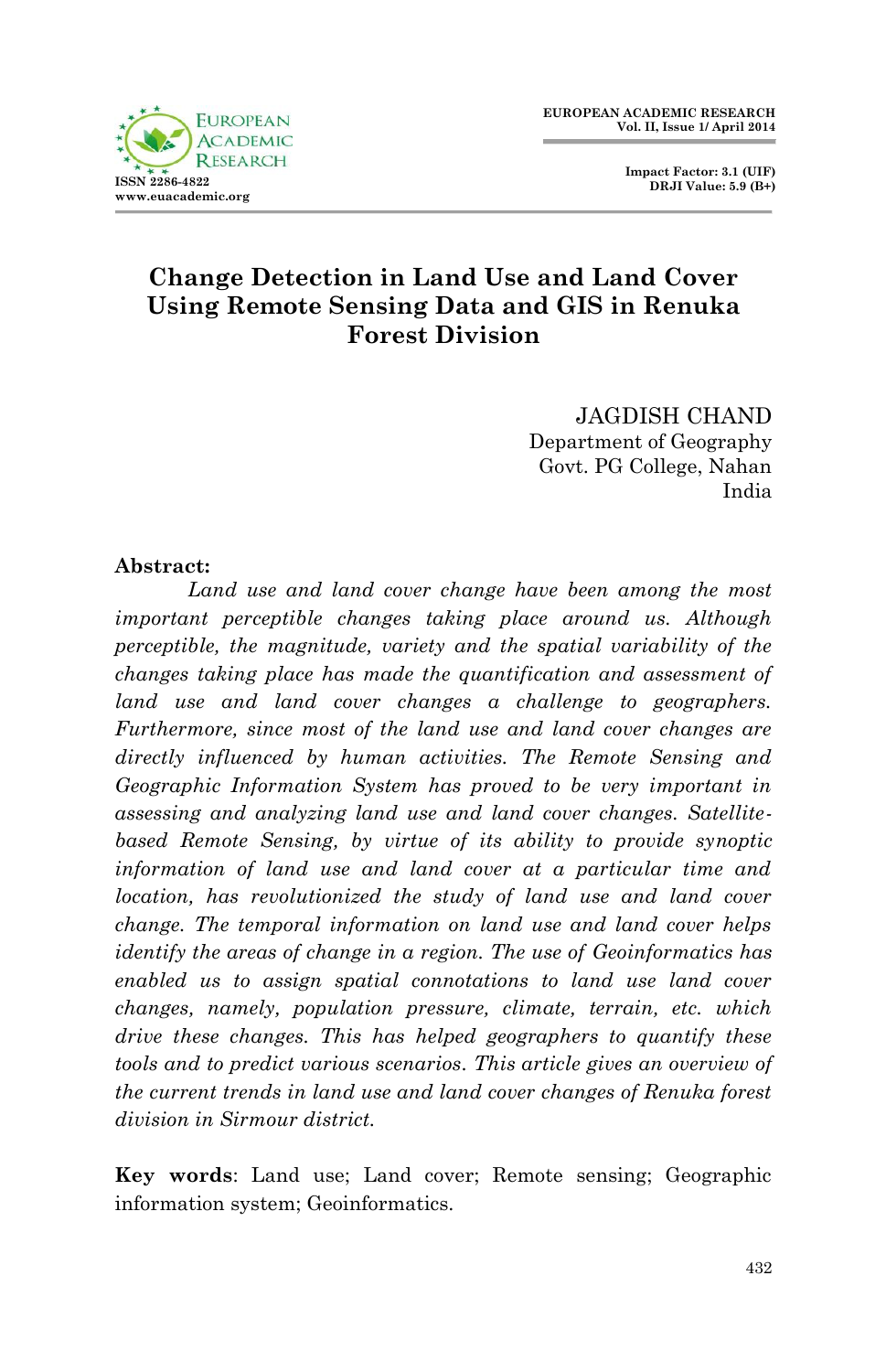# **Introduction**

Human beings have been altering the face of the earth for the last few centuries but with the introduction of machines, the land cover of the earth has changed drastically in the last three centuries. The debate about the relationship between human population dynamics and the availability of natural resources dates back to more than 200 years when Malthus (1798) put forward his argument that population growth would eventually outstrip the production capacity of the land. It was only in the second half of the 20th century when the probability of the Malthusian projection seemed to be a reality, that sincere efforts to study the human population–environment relation were undertaken. The scientific study and analysis of land use and land cover change involves a quantitative estimation of land use and land cover at a particular location and time. In this regard, remote sensing plays a major role in giving a synoptic view of the spatial extent of land use and land cover at a particular point of time. The Human use of land resources gives rise to land use which varies with the purpose it serves, whether it be food production, provision of shelter, recreation, extraction and processing of materials, and the biophysical characteristics of the land itself. In the developing countries, due to population pressure and in a bid to extract the maximum output from the available sources, the impact of degradation can be worse than in other countries and adversely affect the land cover of the region.

Land cover refers to the physical and biological cover over the surface of land, including water, vegetation, bare soil and/or artificial structures (Ellis 2007). Land use, on the other hand, has a more complicated aspect as it involves social sciences and management principles and is defined as the social and economic purposes and contexts for and within which lands are managed. Although land use and land cover are frequently used together, there is a very clear difference between the two.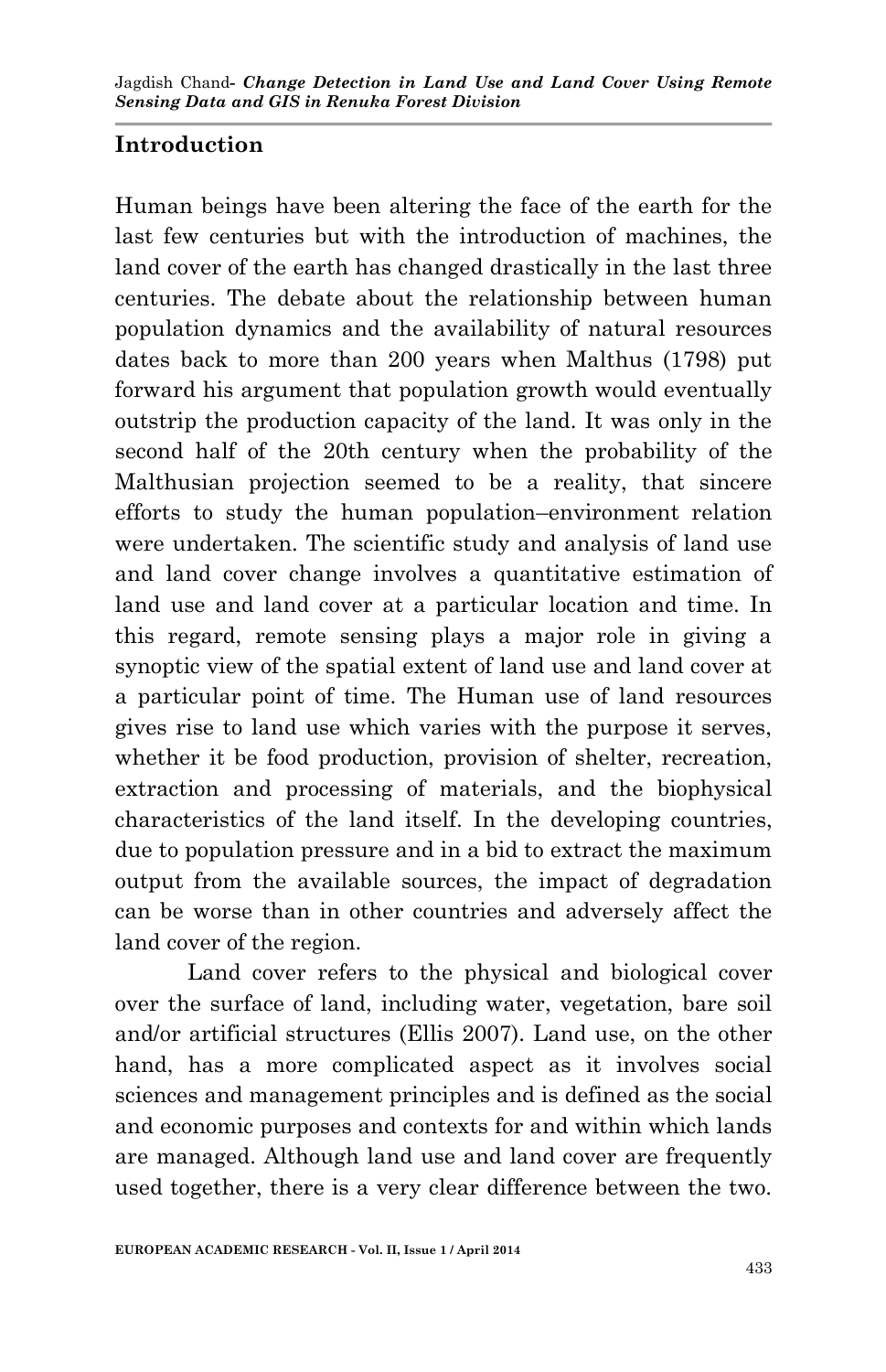While land cover signifies the spatial distribution of the different land cover classes on the earth's surface, and can be directly estimated qualitatively as well as quantitatively by remote sensing, land use and its changes require the integration of natural and social scientific methods to determine which human activities are occurring in different parts of the landscape, even when the land cover appears to be same (Lambin et al. 2001).

Land use and land cover change are perhaps the most prominent form of global environmental change since they occur at spatial and temporal scales immediately relevant to our daily existence (CCSP 2003). Technically, land use and land cover change mean quantitative changes in areal extent (increase or decrease) of a given type of land use and land cover respectively. Land use and land cover change are a manifestation of forces both anthropogenic and environmental – climate driven factors (Liu et al. 2009). The changes in land use in various spatial and temporal domains are the material expressions, and also indicate environmental and human dynamics and their interactions mediated by land availability (Lambin et al. 2003). Spatial data on land use and land cover in a region is a prerequisite to determining the qualitative and quantitative changes in land use and land cover. Advances in remote sensing over the past few decades now enable repeated observations of the earth's surface (NAP 2008). With the increase in sensor capability in terms of spatial resolution, spectral variability and temporal frequency, the minute changes on the earth's surface can be estimated fairly accurately.

Land use and land cover changes, apart from changing the physical dimension of the spatial extent of the land use and land cover classes, also influence many of the secondary processes which lead to the eventual degradation of the ecosystems of the earth (Dregne and Chow 1992). First and foremost, the impact of land use and land cover changes is the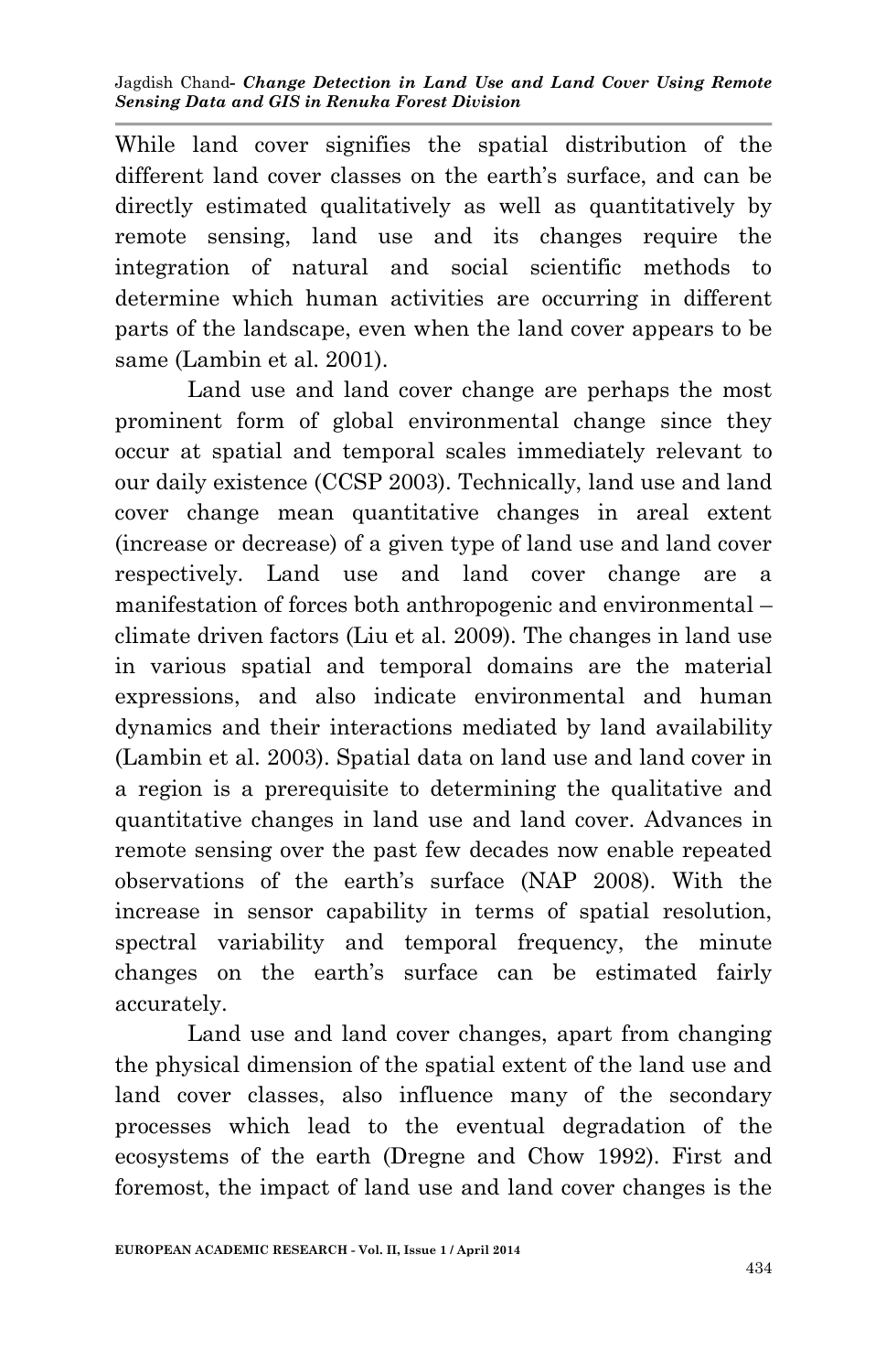reduction of vegetation cover. The loss of a vegetation cover, in turn, leads to many other deleterious effects on the environment, namely, loss of biodiversity, climate change, pollution of other natural ecosystems with a reduction in their quality, changes in hydrological regimes, and the list continues (Niyogi et al. 2009). The secondary impact of land use and land cover changes initiates a cascade of effects on the environment and this works in a loop to further influence land use and land cover changes.



**Fig.1.1**

## **Study Area**

The study area, (Fig. 1.1) Renuka Forest Division situated in Sirmour district. It lies between 77º17´34´´ and 77º47´38´´ east longitudes and  $30^{\circ}31'11''$  and  $30^{\circ}52'16''$  north latitudes. It is bounded on the North by Chopal and Rajgarh Forest Divisions,

**EUROPEAN ACADEMIC RESEARCH - Vol. II, Issue 1 / April 2014**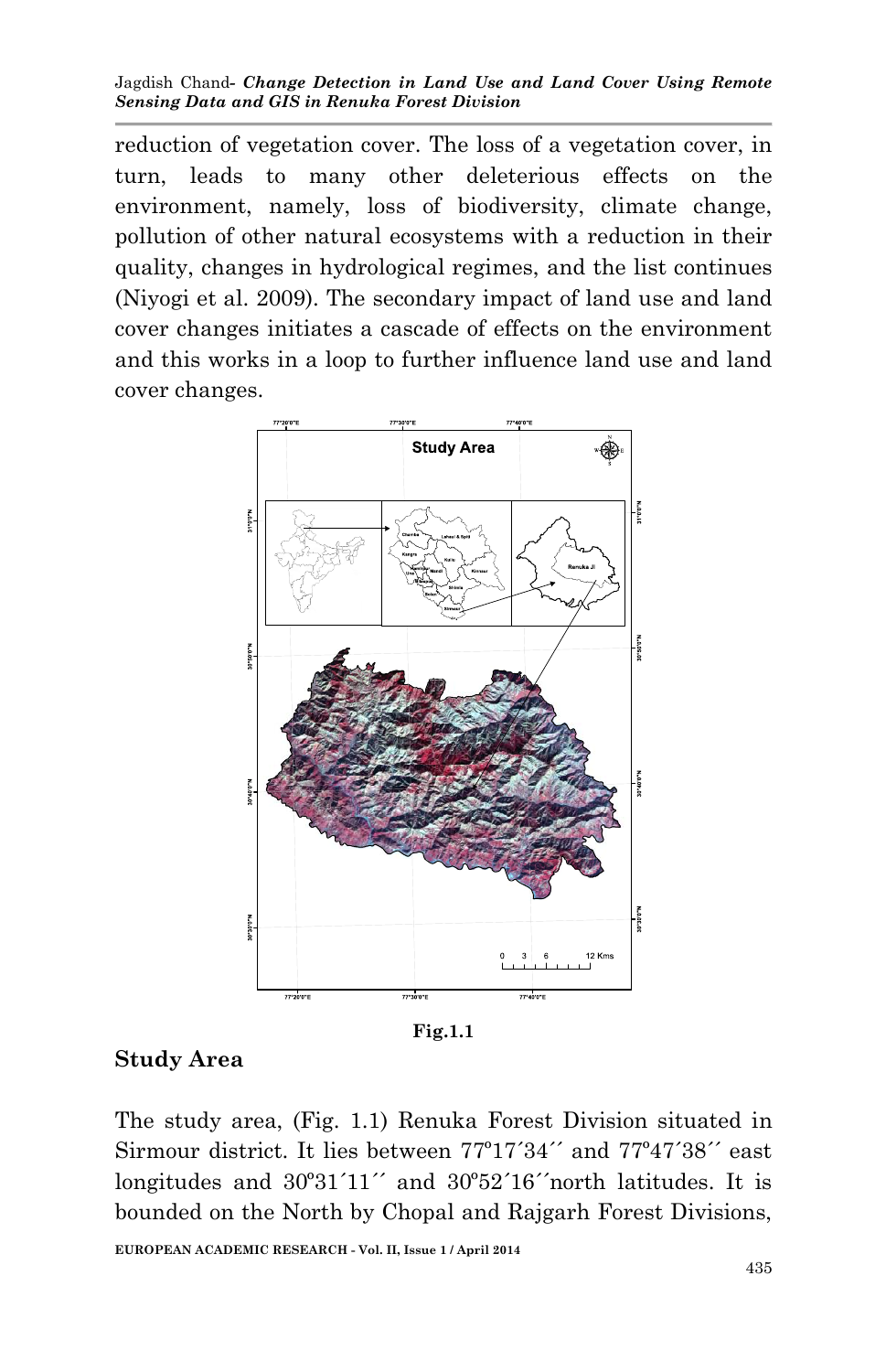on the East by Chakrata Forest Division of Uttarakhand, on the South by Nahan Forest Division and on the West by Paonta Sahib Forest Division. The geographical area of the division is 987 sq. km. and forest area of 273.65 sq. km. There are five forest ranges in Renuka division namely Renuka, Sangrah, Nohra, Shillai and Kafota. The entire tract is mountainous and varies in elevation from 620 M msl to 3647 M msl. The slopes are generally steep to precipitous with deep khalas and springs. The entire region of Renuka Forest Division falls within the catchments of Giri, Sainj and Tons rivers. The Jalal Khad and Nait ka Khala are two important khalas, which drains into Giri at Sieun and Khairi respectively.

# **Methodology**

In the present study, for assessing the temporal changes in the land use and land cover, the Lansat TM, landsat ETM+ and Indian Remote Sensing Satellites (IRS) Resource Sat's imageries were used. Digital image processing software Erdas imagine 9.3 and ArcGIS 9.3 were used for the processing, analysis and integration of spatial data to reach the objectives of the study. The final maps which represent the land use and land cover change during 1972, 1989, 2001 and 2010 (both area and percentage) were also generated.

# **Land use and land cover changes**

For the land-use classification, Landsat TM, Landsat ETM+ and Resource Sat images were used. Supervised classification was used to prepare land use map because it has higher accuracy over unsupervised classification. The result shows that forest is major land use, which is followed by agricultural land, open land/grass land/shrub and other water. The land use status of different dated images is given below.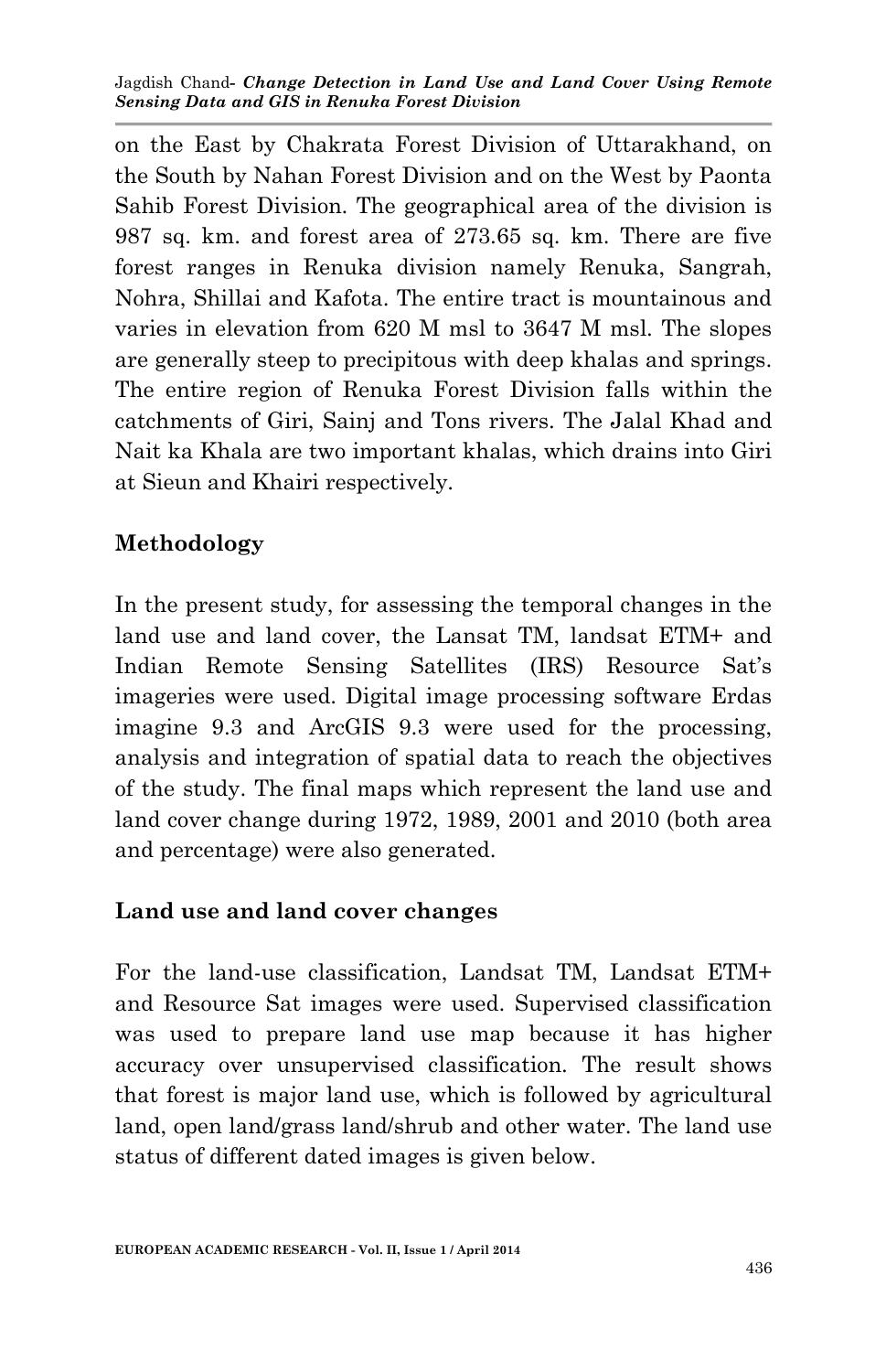## **Image classification- 1972**

For the classification of 1972 image, Landsat TM satellite image was used. The land use land cover status is given in the table 2.1 and the map showing land use land cover is given in the figure 1.2.

According to Lansat image, forest occupies 61.8 percent of total land and became the major land use land cover of the study area. Agriculture consists of 18.03 percent, open land/grass land/shrub land consists of 19.25 percent, and water consists of 0.91 percent. The land use land cover status is given in table below and land use land cover map is shown in figure 2.1.

| Land Use Land Cover 1972        |               |         |  |  |  |  |
|---------------------------------|---------------|---------|--|--|--|--|
|                                 | Status        |         |  |  |  |  |
| <b>LULC</b>                     | Area in Sqkm. | $%$ age |  |  |  |  |
| Forest                          | 610           | 61.80   |  |  |  |  |
| Agriculture                     | 178           | 18.03   |  |  |  |  |
| Open Land/Grass Land/Shrub Land | 190           | 19.25   |  |  |  |  |
| Water Body                      | 9             | 0.91    |  |  |  |  |
| Total Area in Sqkm.             | 987           | 100.00  |  |  |  |  |





**EUROPEAN ACADEMIC RESEARCH - Vol. II, Issue 1 / April 2014**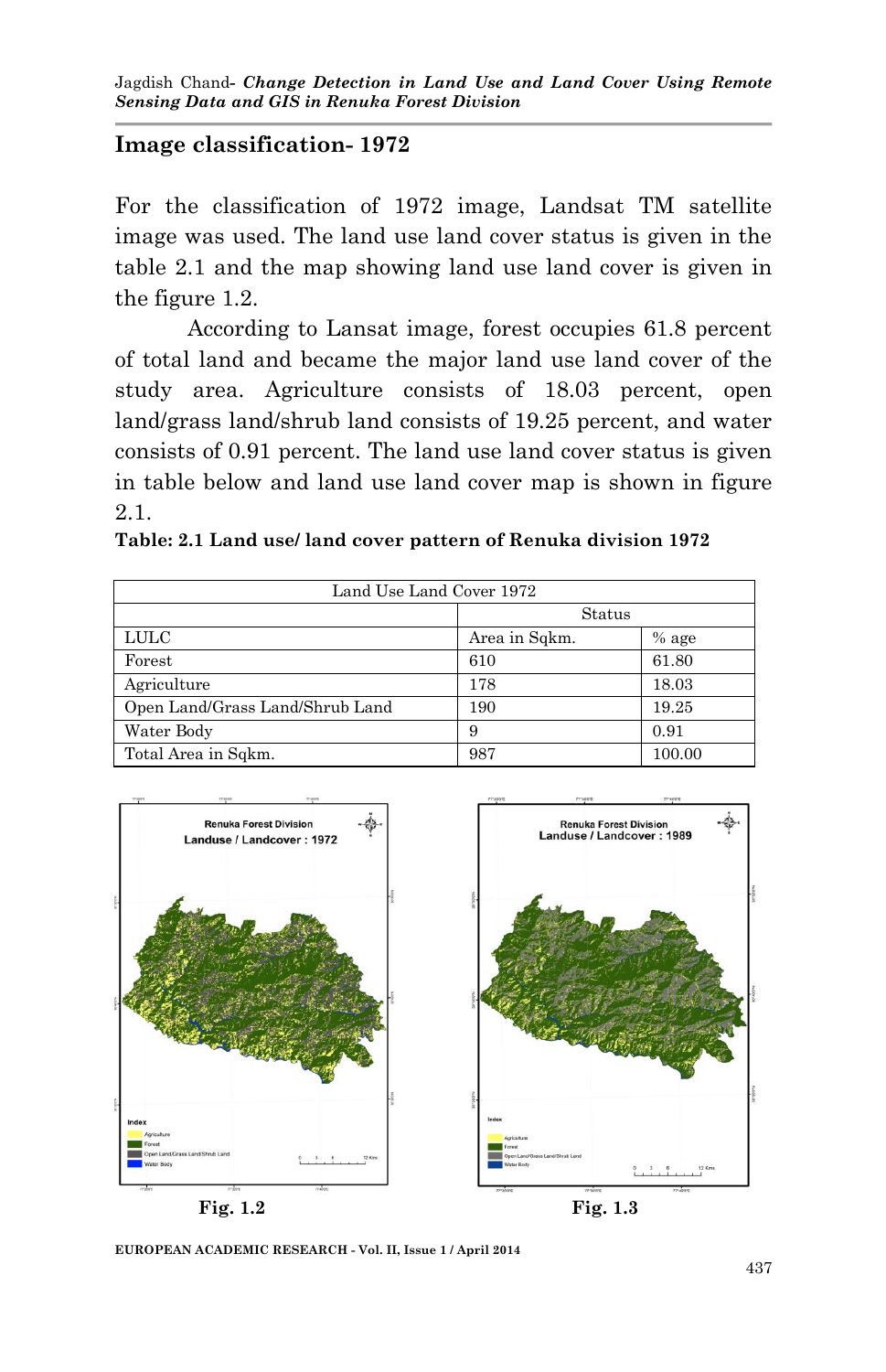## **Image classification – 1989**

For the classification of 1989 image, Landsat TM satellite image was used. The land use land cover status is given in the table 2.2 and the map showing land use land cover is given in the figure 1.3.

Forest still remains the major land use land cover consisting of 64.3 percent of total land. Agriculture has decreased in area occupying 11.7 percent while; open land/grass land/shrub Land has increased to 23.3 percent. Similarly, water area has also decreased to 0.81 percent.

**Table: 2.2 Land use/ land cover pattern of Renuka division 1989**

| Land Use Land Cover 1989        |               |         |  |  |  |
|---------------------------------|---------------|---------|--|--|--|
|                                 | Status        |         |  |  |  |
| <b>LULC</b>                     | Area in Sqkm. | $%$ age |  |  |  |
| Forest                          | 634           | 64.24   |  |  |  |
| Agriculture                     | 115           | 11.65   |  |  |  |
| Open Land/Grass Land/Shrub Land | 230           | 23.30   |  |  |  |
| Water Body                      | 8             | 0.81    |  |  |  |
| Total Area in Sqkm.             | 987           | 100.00  |  |  |  |

## **Image classification – 2001**

For the classification of 2001 image, Landsat ETM+ satellite image was used. The land use land cover status is given in table 2.3 and land use land cover map is shown in figure 1.4. 2001 classification maps show that forest decreases up to 558 sq. km (56.5 percent). Agriculture has decreased in area occupying 10.3 percent while; open land/grass land/shrub Land has increased to 32.4 percent. Similarly, water area has also decreased to 0.71percent.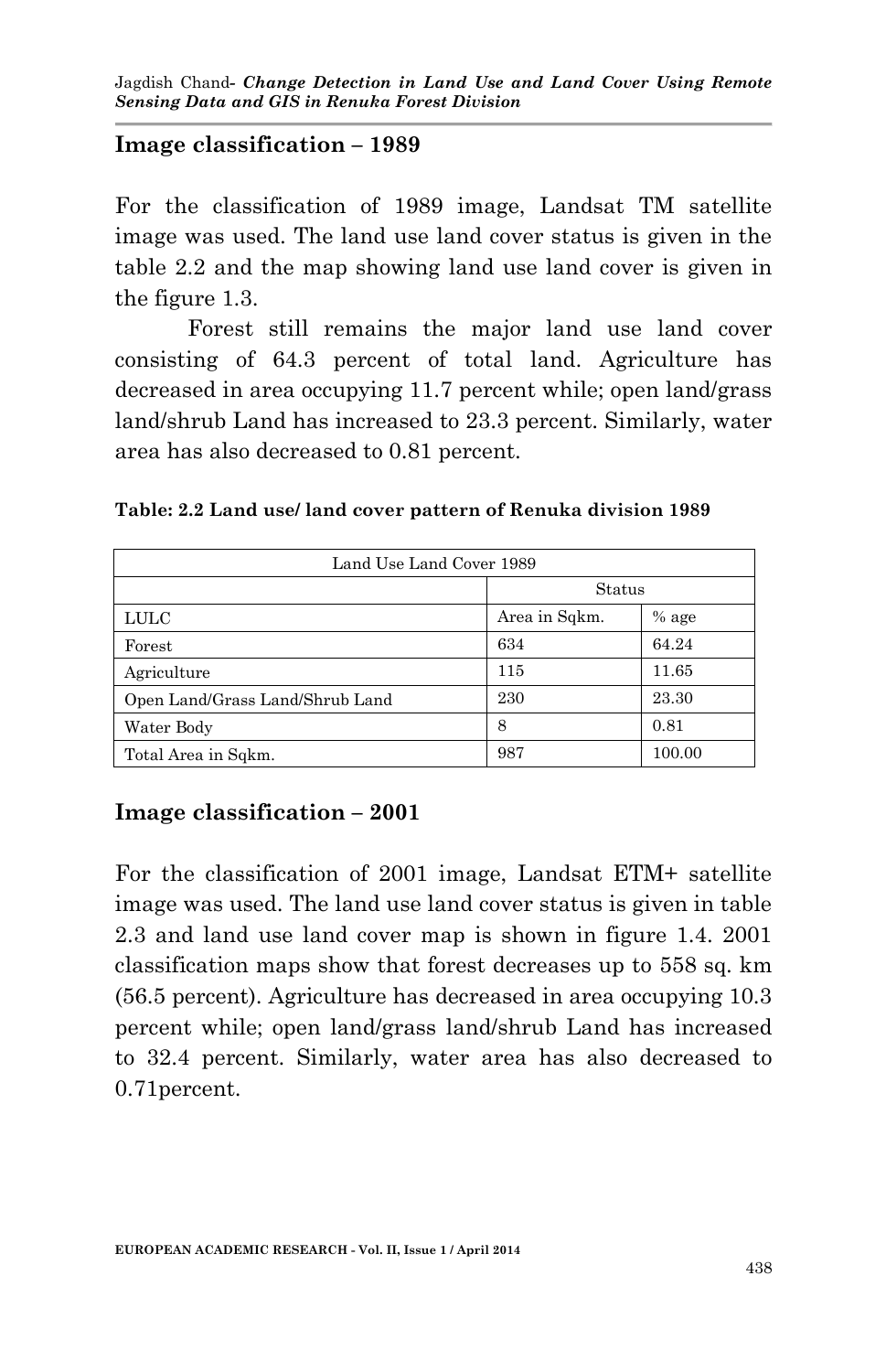Jagdish Chand*- Change Detection in Land Use and Land Cover Using Remote Sensing Data and GIS in Renuka Forest Division*



 **Fig. 1.4 Fig. 1.5**

**Table: 2.3 Land use/ land cover pattern of Renuka division 2001**

| Land Use Land Cover 2001        |               |         |  |  |  |
|---------------------------------|---------------|---------|--|--|--|
|                                 | Status        |         |  |  |  |
| <b>LULC</b>                     | Area in Sqkm. | $%$ age |  |  |  |
| Forest                          | 558           | 56.53   |  |  |  |
| Agriculture                     | 102           | 10.33   |  |  |  |
| Open Land/Grass Land/Shrub Land | 320           | 32.42   |  |  |  |
| Water Body                      | π             | 0.71    |  |  |  |
| Total Area in Sqkm.             | 987           | 100.00  |  |  |  |

### **Image classification – 2010**

For the classification of 2010 image, Resource Sat-II satellite image was used. The land use land cover status is given in table 2.4 and land use land cover map is shown in figure 1.5.

According to Resource Sat image, forest decreases from 56.5 percent to 55.6 percent of the study area. Agriculture increases of 19.3 percent, while open land/grass land/shrub land decreases of 19.25 percent, and water also decreases of 0.61 percent.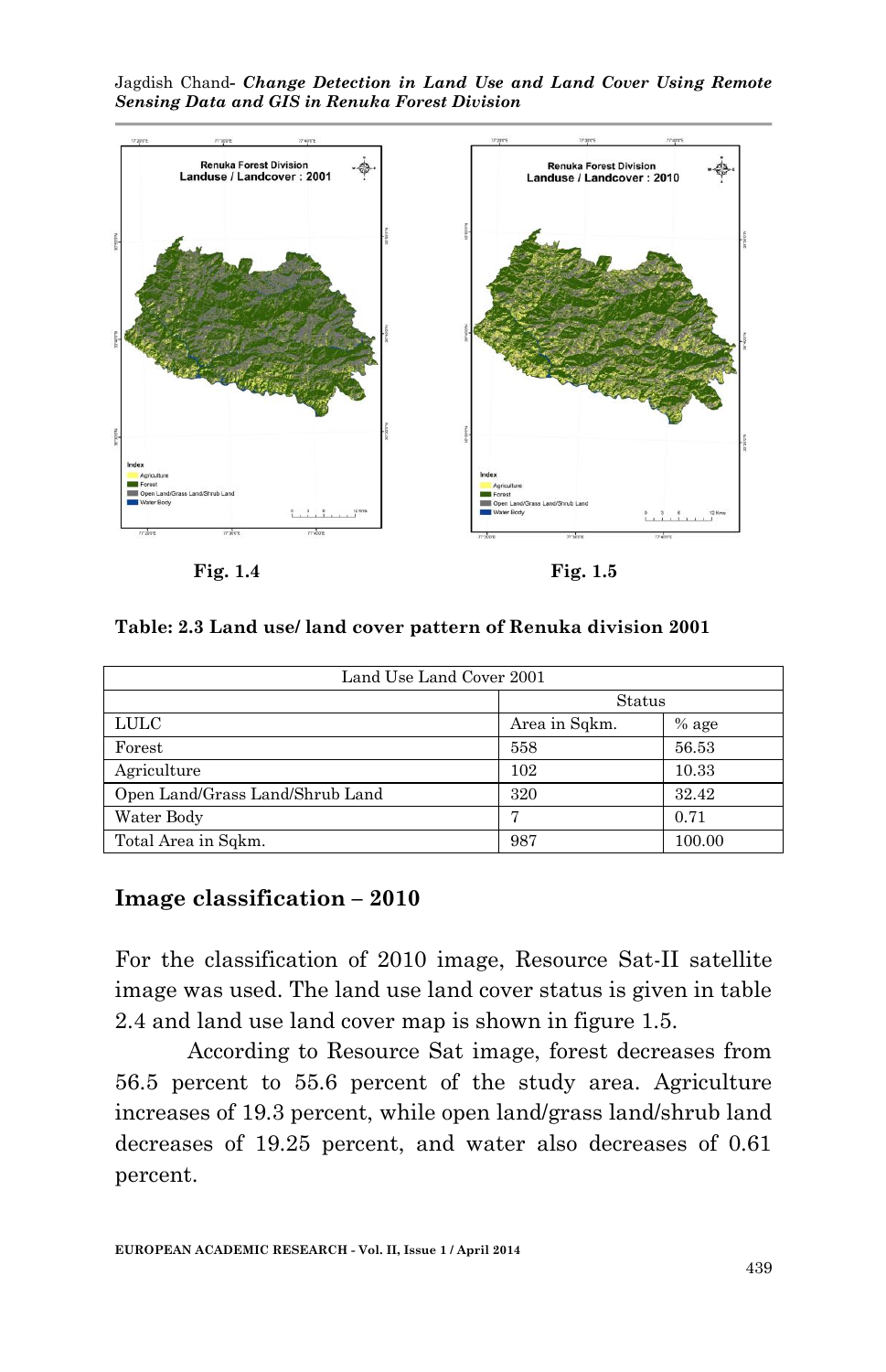| Land Use Land Cover 2010        |                          |        |  |  |  |
|---------------------------------|--------------------------|--------|--|--|--|
|                                 |                          | Status |  |  |  |
| <b>LULC</b>                     | Area in Sqkm.<br>$%$ age |        |  |  |  |
| Forest                          | 549                      | 55.62  |  |  |  |
| Agriculture                     | 190                      | 19.25  |  |  |  |
| Open Land/Grass Land/Shrub Land | 242                      | 24.52  |  |  |  |
| Water Body                      | 6                        | 0.61   |  |  |  |
| Total Area in Sqkm.             | 987                      | 100.00 |  |  |  |

**Table: 2.4 Land use/ land cover pattern of Renuka division 2010**

## **Land use and land cover changes between 1972- 1989**

The comparison of land cover maps of 1972 and 1989 showed the considerable changes in forest, agriculture, open land/ grass land/ shrub land (Table 2.5). However, there is a negligible or little change in forest and water body. Between 1972 and 1989, forest has increased by 2.43 percent that is due to afforestation programme carried out by forest department. However, the natural growth in tree cover has been also noticed during the field survey. Similarly, agriculture and water has decreased by 6.38 percent and 0.10 percent respectively whereas, little improvement has seen in open land/grass land/shrub land area with an increase of 4.05 percent. The graph (Fig.1.6) below, blue colour denoting for year 1972 and red colour for the year 1989.

|                                       | Use<br>Land<br>Land |         | Use<br>Land<br>Land |         | Land Use Land    |         |
|---------------------------------------|---------------------|---------|---------------------|---------|------------------|---------|
|                                       | Cover $1972$        |         | Cover 1989          |         | Cover Change     |         |
| <b>LULC</b>                           | Area<br>in<br>Sqkm. | $%$ age | Area in<br>Sqkm.    | $%$ age | Area in<br>Sqkm. | $%$ age |
| $\rm Forest$                          | 610                 | 61.80   | 634                 | 64.24   | 24               | 2.43    |
| Agriculture                           | 178                 | 18.03   | 115                 | 11.65   | $-63$            | $-6.38$ |
| Land/Grass<br>Open<br>Land/Shrub Land | 190                 | 19.25   | 230                 | 23.30   | 40               | 4.05    |
| Water Body                            | 9                   | 0.91    | 8                   | 0.81    | $-1$             | $-0.10$ |
| Total Area in Sqkm.                   | 987                 | 100.00  | 987                 | 100.00  | $\Omega$         | 0.00    |

**Table: 2.5 Land Use /Land Cover Change between 1972-1989**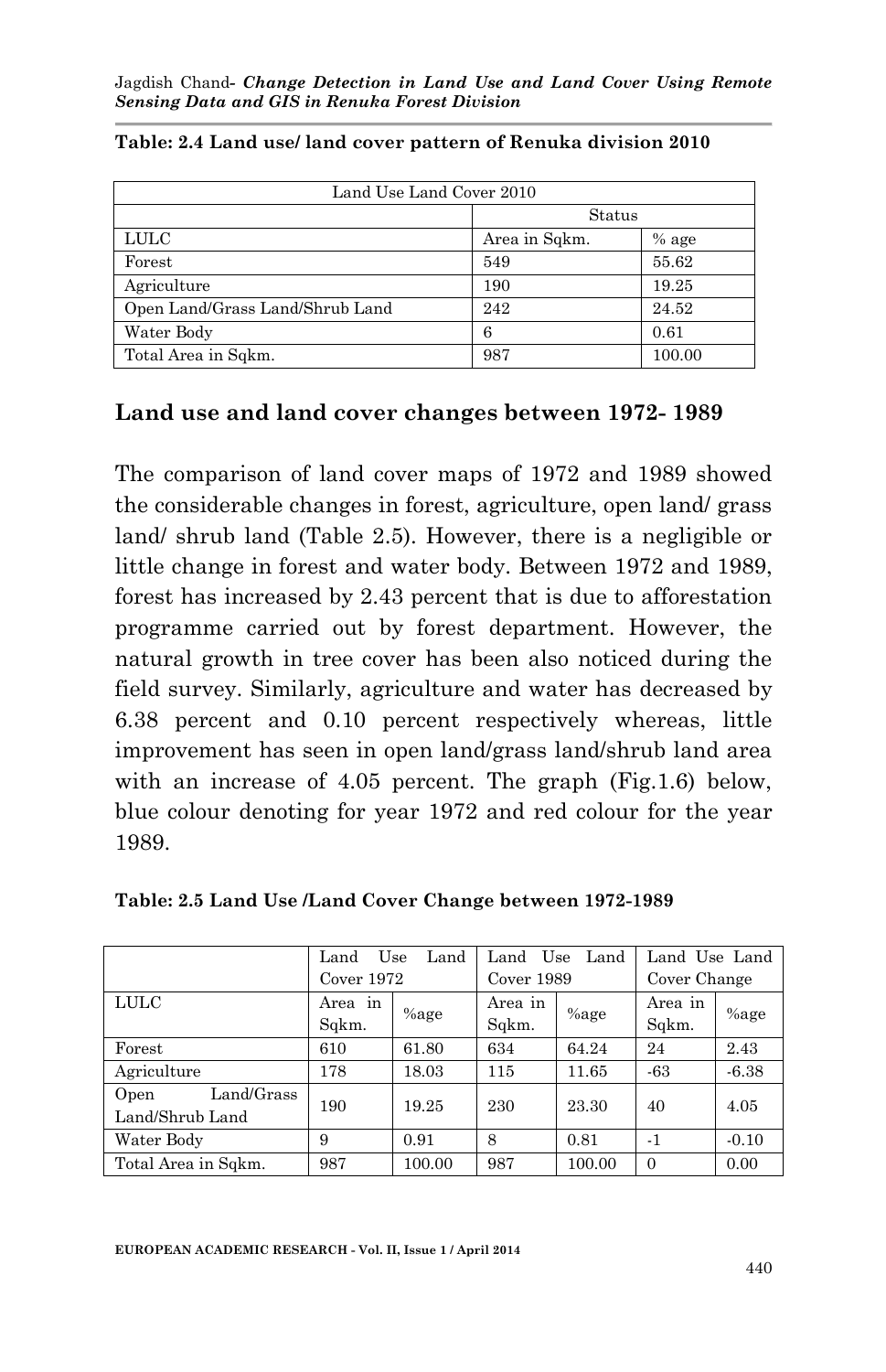

**Fig. 1.6**

#### **Land use and land cover changes between 1989-2001**

The result shows that forest is decreased by 7.70 percent. The bond between human and forests have been age old. This relation has remained sustainable for long but ever growing population has put enormous pressure on forest in present era. Whereas agriculture also decreased by 1.32 percent and open land/grass land/shrub land has increased by 9.12 percent. Water continued to decreased occupying the area of 0.10 percent. Table 2.6 shows the change in area between 1989 and 2001 and graph (Fig.1.7) below shows the change percent.

|                     | Land<br>Use<br>Land |          | Land<br>Land<br>Use |         | Land Use Land |         |
|---------------------|---------------------|----------|---------------------|---------|---------------|---------|
|                     | Cover 1989          |          | Cover 2001          |         | Cover Change  |         |
| <b>LULC</b>         | in<br>Area          | $\%$ age | Area in             | $%$ age | Area in       | $%$ age |
|                     | Sqkm.               |          | Sqkm.               |         | Sqkm.         |         |
| Forest              | 634                 | 64.24    | 558                 | 56.53   | $-76$         | $-7.70$ |
| Agriculture         | 115                 | 11.65    | 102                 | 10.33   | $-13$         | $-1.32$ |
| Land/Grass<br>Open  | 230                 | 23.30    | 320                 | 32.42   | 90            | 9.12    |
| Land/Shrub Land     |                     |          |                     |         |               |         |
| Water Body          | 8                   | 0.81     | 7                   | 0.71    | $-1$          | $-0.10$ |
| Total Area in Sqkm. | 987                 | 100.00   | 987                 | 100.00  | $\Omega$      | 0.00    |

**Table: 2.6 Land Use /Land Cover Change between 1989-2001**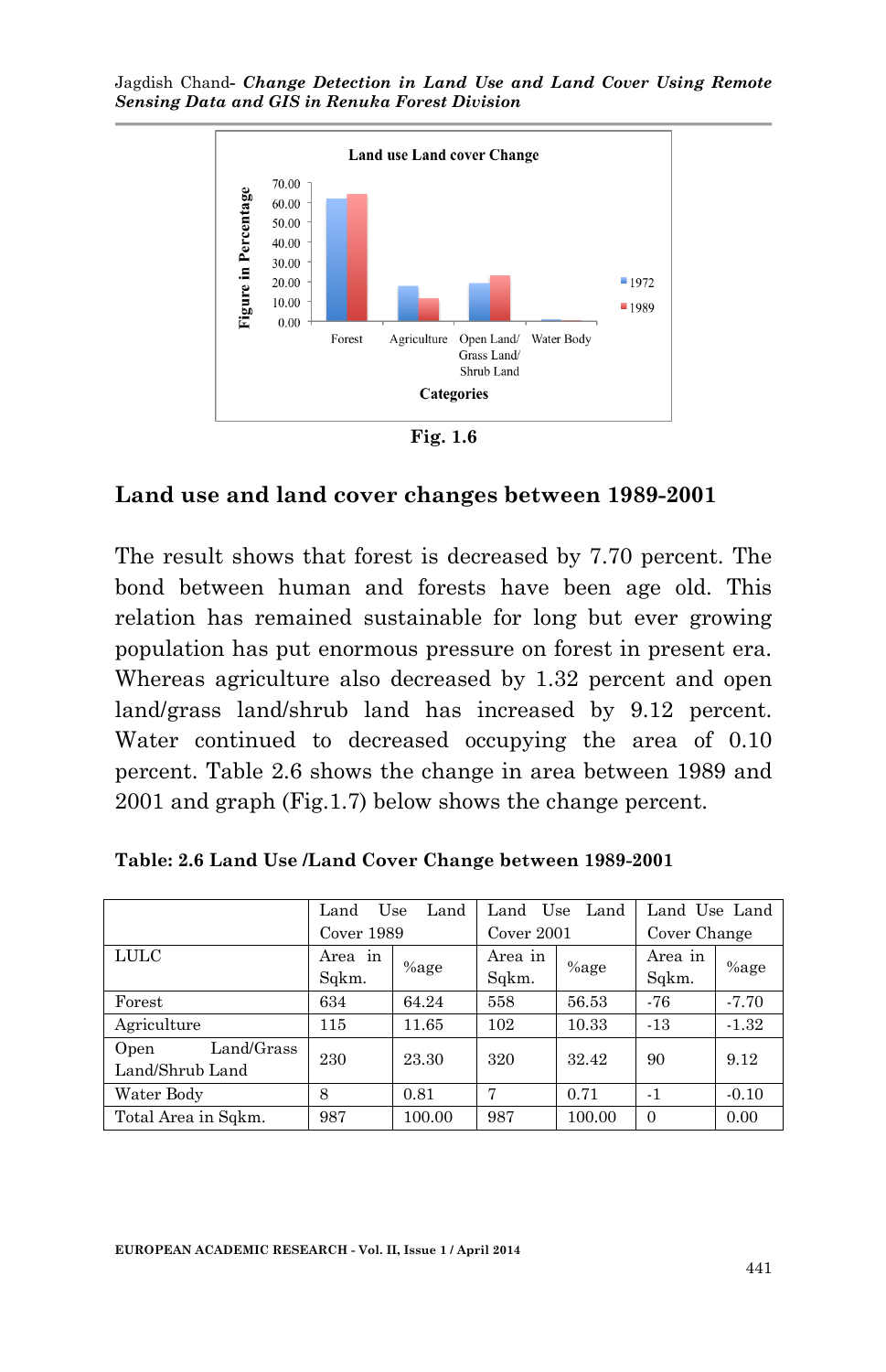

**Fig. 1.7**

### **Land use land cover changes between 2001-2010**

The result shows that forest is decreased by 0.91 percent due to illegal encroachments by villagers and the forest cover in certain region has depleted at a faster rate as a result of over exploitation for meeting the daily human needs of fuel fodder and fibre. The decline in the forest cover has been the result of lopping and chopping for fuel wood and other purposes and growth of roads and other infrastructural facilities. Whereas agriculture increased by 8.92 percent because of human pressure and open land/grass land/shrub land has decreased by 7.90 percent. Water continued to decreased occupying the area of 0.10 percent. It has been observed that the land use and land cover change in the region is mainly driven by the socioeconomic changes in the region. Table 2.7 shows the change in area between 2001 and 2010 and graph (Fig. 1.8) below shows the change percent.

|             | Land                | Use<br>Land | Land             | Use<br>Land | Land Use Land    |         |
|-------------|---------------------|-------------|------------------|-------------|------------------|---------|
|             | Cover 2001          |             | Cover $2010$     |             | Cover Change     |         |
| LULC        | in<br>Area<br>Sakm. | $%$ age     | Area in<br>Sqkm. | $%$ age     | Area in<br>Sqkm. | $%$ age |
| Forest      | 558                 | 56.53       | 549              | 55.62       | -9               | $-0.91$ |
| Agriculture | 102                 | 10.33       | 190              | 19.25       | 88               | 8.92    |

**EUROPEAN ACADEMIC RESEARCH - Vol. II, Issue 1 / April 2014**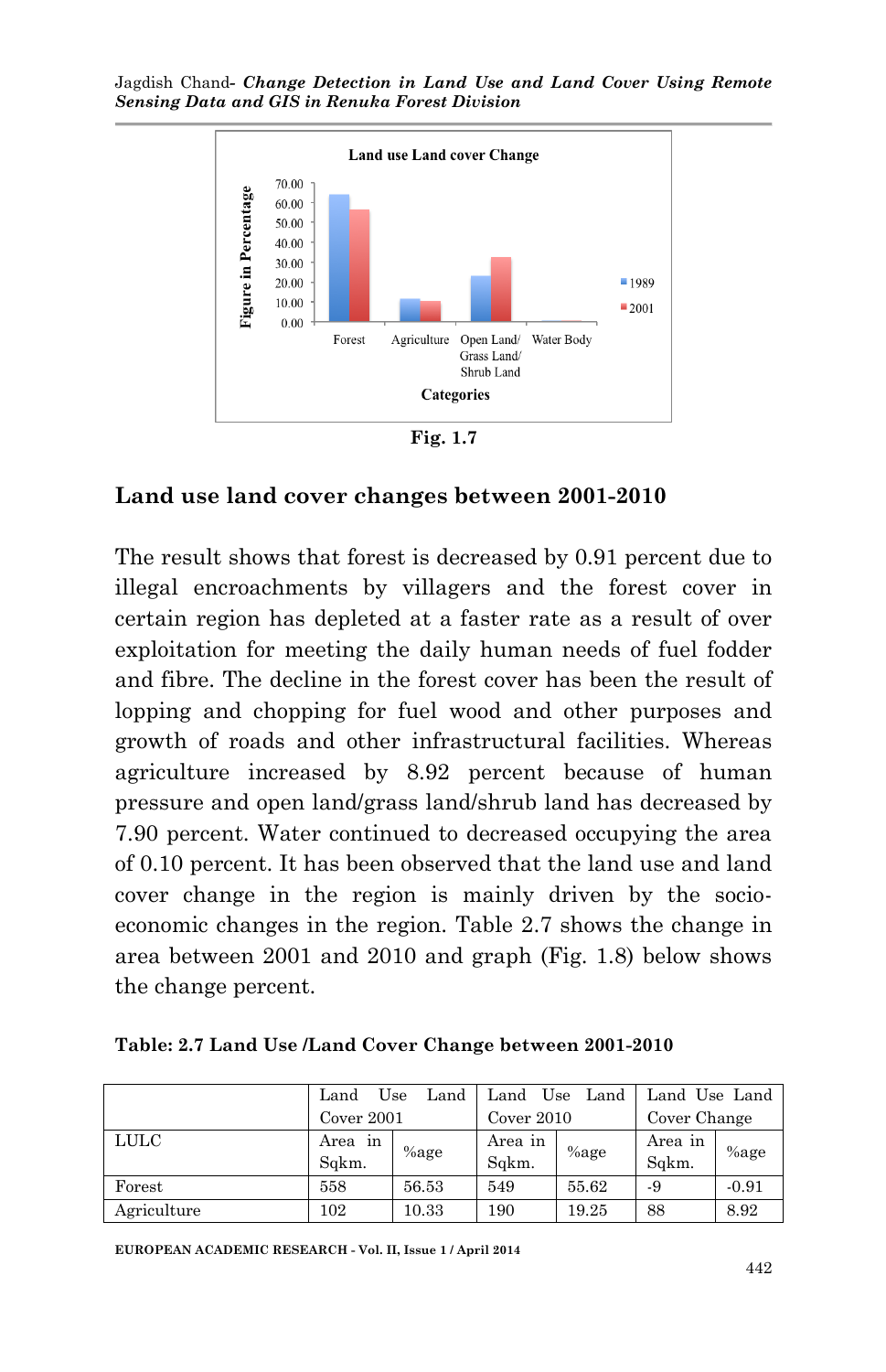Jagdish Chand*- Change Detection in Land Use and Land Cover Using Remote Sensing Data and GIS in Renuka Forest Division*

| Land/Grass<br>Open<br>Land/Shrub Land | 320 | 32.42      | 242 | 24.52  | -78 | $-7.90$ |
|---------------------------------------|-----|------------|-----|--------|-----|---------|
| Water Body                            |     | 0.71       |     | 0.61   |     | $-0.10$ |
| Total Area in Sqkm.                   | 987 | $100.00\,$ | 987 | 100.00 |     | 0.00    |



**Fig. 1.8**

## **Conclusion**

Spatial land use and land cover change is a reflection of the impact of biotic drivers as well as abiotic drivers on the prevalent land use and land cover of the region. The force of the drivers as well as the changes in driver composition leads to changes in the prevalent land use and land cover of a region. GIS- based analysis of the RS derived temporal data of the land use and land cover of a region can identify the potentially vulnerable areas to change as a result of the different driving forces. A Geographic understanding of land use change processes can be achieved by analyzing a temporal database for spatial patterns, rates of change and trends. The analysis requires understanding a region's land use history involving population data, timelines of historical events and related information. Spatio- temporal analysis of past historical events aid in understanding and subsequently modeling the issues that influence the development in a region in association with topography and adequate supply of water and other natural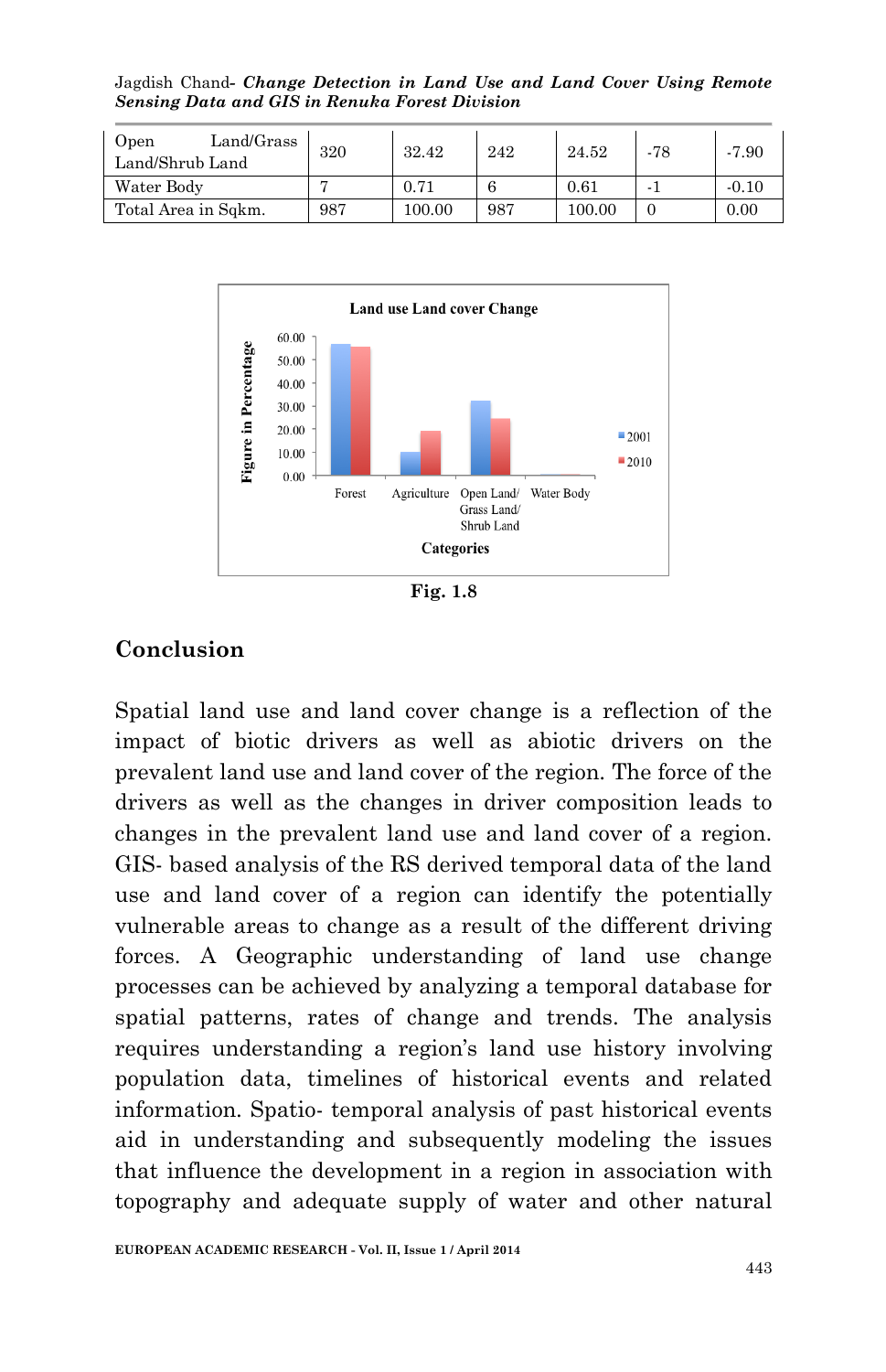resources. Furthermore, the various drivers of land use and land cover change until now date have been mostly qualitative. There is a need to quantify the drivers of land use and land cover change for estimating and quantifying their consequences. Numerical modeling of land use and land cover change gives us a tool to understand and quantify the processes involved in this alteration and will enable us to take the necessary steps to arrest the various land use and land cover changes taking place.

## **BIBLIOGRAPHY:**

- Agarwal, C., Green, G. M., Grove, J. M., Evans, T. P., and Schweik, C. M. 2002. "A Review and Assessment of Land- Use Change Models: Dynamics of Space, Time, and Human Choice." General Technical Report NE-297. Newtown Square, Pennsylvania: U.S. Department of Agriculture, Forest Service, Northeastern Research Station. 61 pp.
- Benedick, R.E. 1999. "Tomorrow's environment is global." *Futures* 31(9-10): 937–947.
- CCSP. 2003. "Strategic Plan for the U.S. Climate Change Science Program." Final report.
- Dietz, T., Rosa, E.A. and York, R. 2007. "Driving the human ecological footprint. Frontiers in Ecology and Environment." *Front Ecol Environ* 5(1): 13–18.
- Dregne, H.E. and Chou, N.T. 1992. "Global desertification dimensions and costs." In *Degradation and restoration of arid lands.* Lubbock: Texas Tech. University.
- Earth Trend. 2003. "http://earthtrends.wri.org"
- Ellis, E. 2007. "Land use and land cover change." *Encyclopedia of Earth.*
- Jones, R. 2005. "A Review of Land Use/Land Cover and Agricultural Change Models." Stratus Consulting Inc.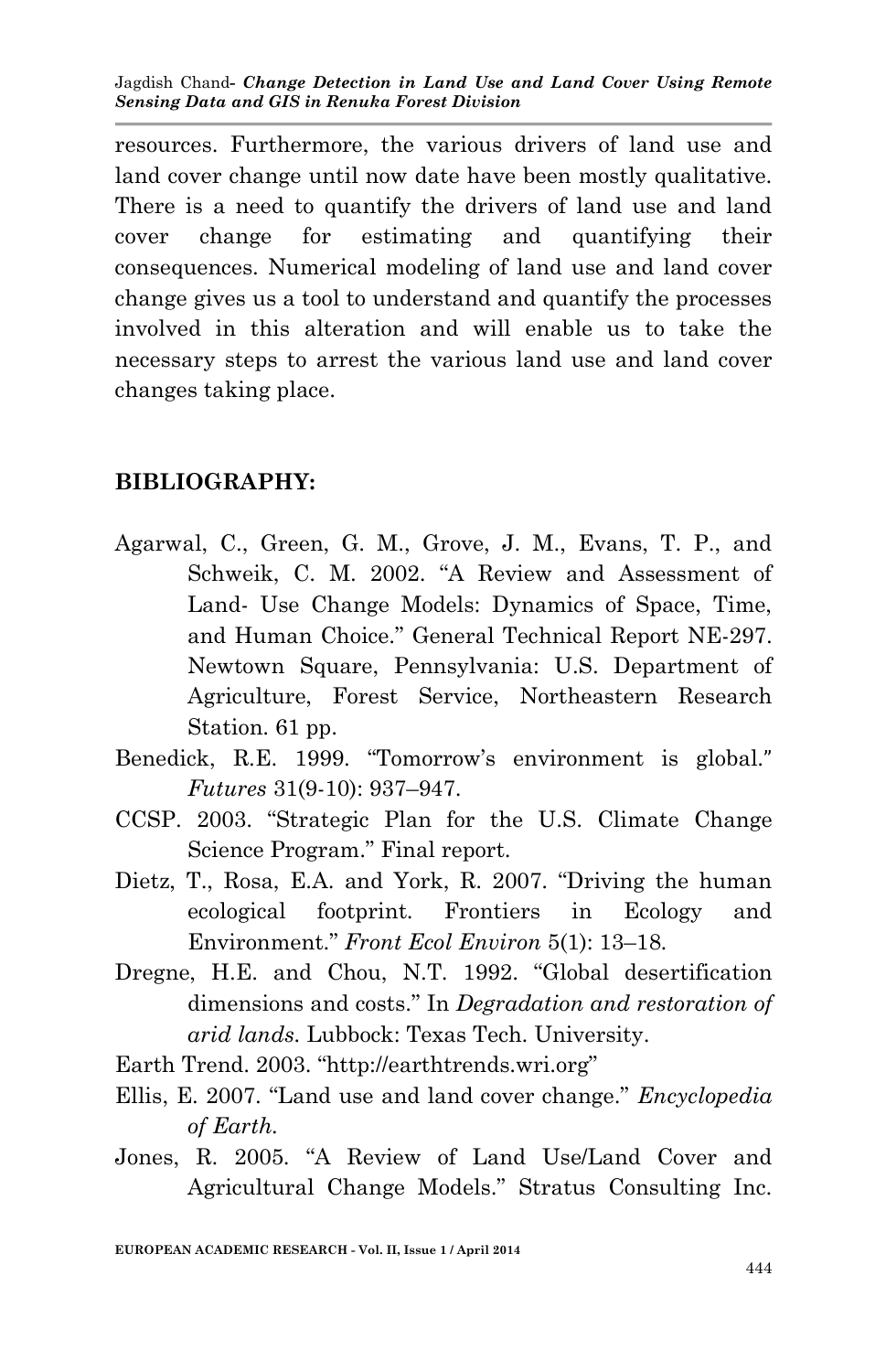> for the California Energy Commission, PIER Energy-Related Environmental Research. CEC-500-2005-056.

- Lambin, E.F., Turner II, B.L., Geist, H., Agbola, S., Angelsen, A., Bruce, J.W., Coomes, O., Dirzo, R., Fischer, G., Folke, C., George, P.S., Homewood, K., Imbernon, J., Leemans, R., Li, X., Moran, E.F., Mortimore, M., Ramakrishnan, P.S., Richards, J.F., Skanes, H., Steffen, W., Stone, G.D., Svedin, U., Veldkamp, T., Vogel, C. and Xu, J., 2001. "Our emerging understanding of the causes of land-use and land-cover change." *Global Environment Change* 11: 261–269.
- Lambin, E.F., Geist, H., Lepers, E. 2003. "Dynamics of land use and cover change in tropical regions." *Annual Review of Environment and Resources* 28: 205–241.
- Lillesand, T.M. and Kiefer, R. 1993. *Remote Sensing and Image Interpretation.* Fifth Edition. New York: John Willey.
- Liu, M., Hu, Y., Chang, Y., He, X., and Zhang, W. 2009. "Land Use and Land Cover Change Analysis and Prediction in the Upper Reaches of the Minjiang River, China." *Environmental Management* 43(5): 899–907.
- Navalgund, R.R. 2001. "Remote Sensing." *Resonance* 6(12): 51– 60.
- NAP. 2008. "Earth Observation from Space." www.nap.edu.
- Niyogi, D., Mahmood, R., and Adegoke, J.O. 2009. "Land-Use/Land-Cover Change and Its Impacts on Weather and Climate." *Boundary Layer Meterology* 133(3): 297- 298.
- Pontius, R.G., Cornell, J., and Hall, C.H. 2001. "Modeling the spatial pattern of land-use change with GEOMOD2: application and validation for Costa Rica." *Agriculture, Ecosystems & Environment* 85(1–3): 191–203.
- Ramakrishna, P.S. 1998. "Sustainable Development, Climate Change and Tropical Rain Forest Landscape." *Climatic Change* 39(2–3): 583–600.

Ramankutty, N. and Foley, J.A. 1999. "Estimating historical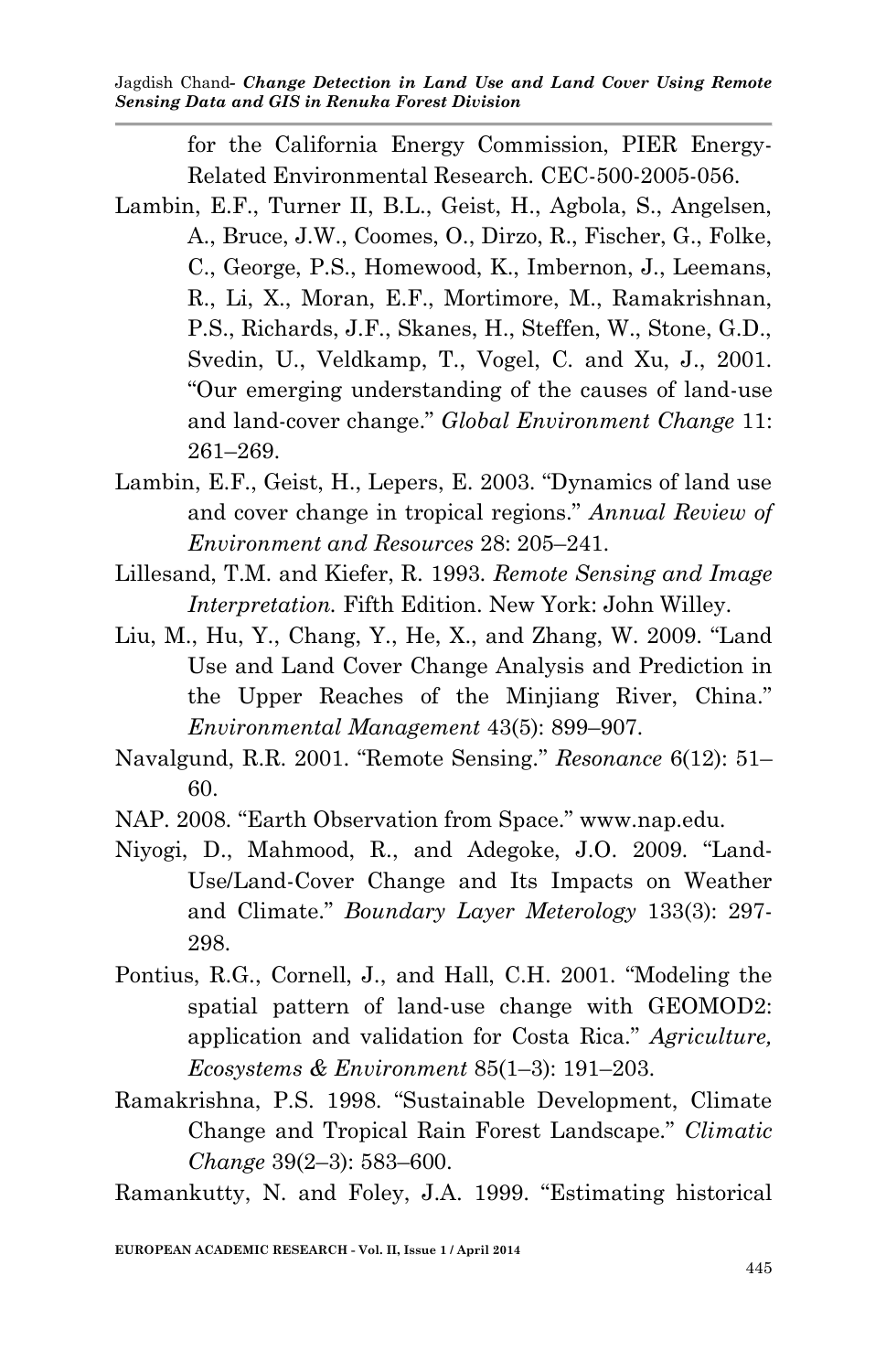changes in global land cover: croplands from 1700 to 1992." *Global Biogeochemical Cycles*. 13(4): 997–1028.

- Rao, S.S. 2008. "Social development in Indian rural communities: Adoption of telecentres." *International Journal of Information Management* 28(6): 474–482.
- Reddy, C.S., Roy, P.S. and Arijit. 2007. "Assessment of three decades of vegetation dynamics in mangroves of Godavari delta, India using multitemporal satellite data and GIS." *Research Journal of Environmental Science* 2(2): 108–115.
- Robbins, J. 2001. *The food revolution: how your diet can save your life and our world.* Berkley, California: Barnes and Noble, 450.
- Roy, P.S. and Murthy, M.S.R. 2009. "Efficient Land Use Planning and Policies Using Geospatial Inputs: An Indian Experience." In *Land Use Policy*, edited by A.C. Denman, O.M. Penrod. Nova Science Publishers, Inc.
- Roy, P.S., Srivastava, V.K., Roy A., Mehtab, A., Sampath, K., Suresh, J.R., Sharma, A., and Dwivedi, R.S. 2010. "Agent Based Land use and land cover change modeling." Unpublished.
- Roy, P.S. and Tomar, S. 2001. "Landscape cover dynamics pattern in Meghalaya." *International Journal of Remote of Remote Sensing* 22(18): 3813–3825.
- Singh, S., Porwal, M.C., Jeganathan, C., Talukdar, G. and Roy, P.S. 2001. "Vegetation Cover Mapping using Hybrid Approach in Digital Classification." *Asian Journal of Geoinformatics* 2(2): 37–45.
- TERI. 1996. "The economic impact of one meter sea level rises on Indian coastline-Methods and case studies." Report submitted to the Ford Foundation.
- TOI. 2007. "11 Indian Cities among worlds fastest growing." *Times of India*. http://timesofindia.indiatimes. com/articleshow/2481744.cms.

Vitousek, P.M., Mooney, H.A., Lubchenco, J. and Melillo, J.M.